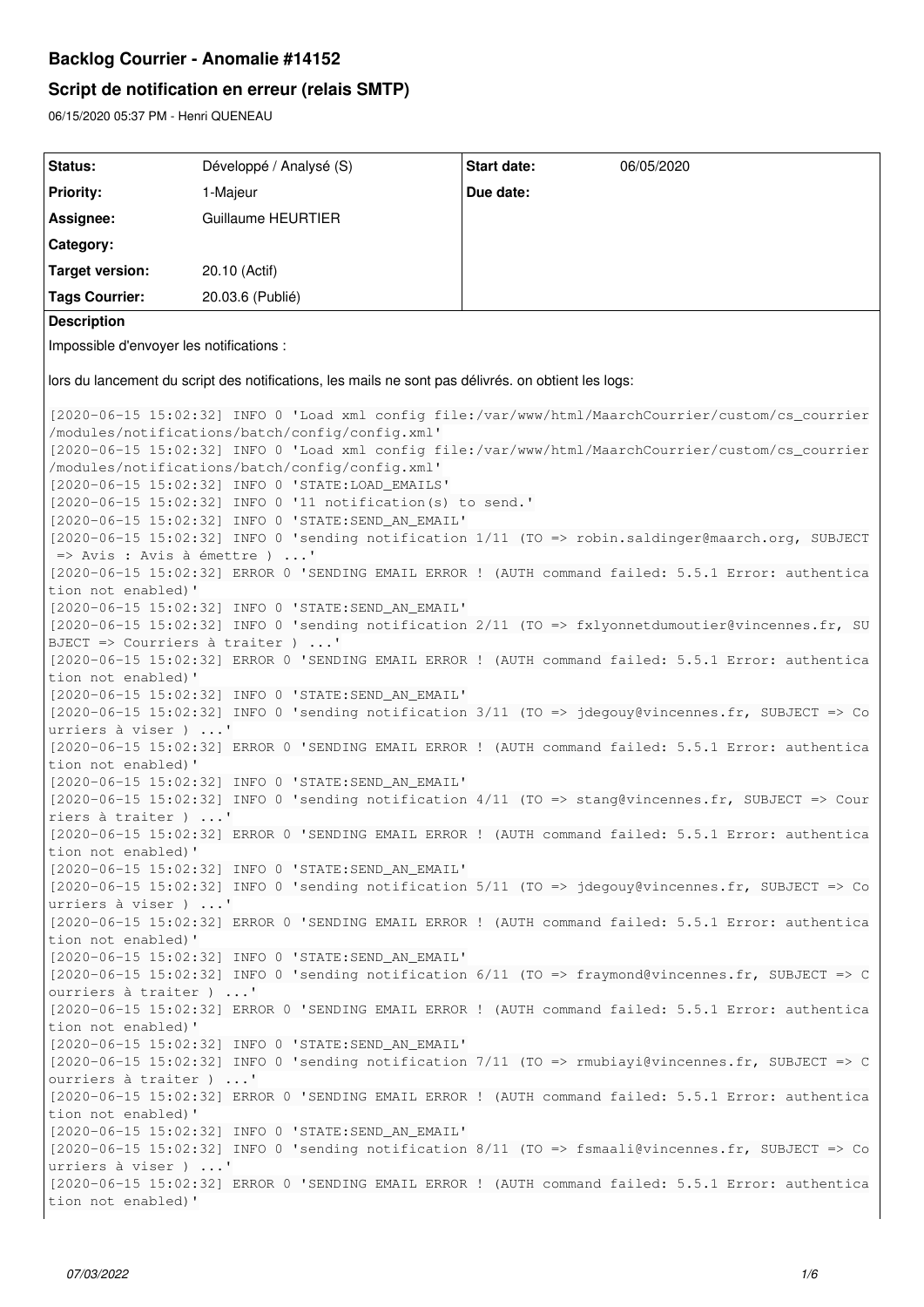[2020-06-15 15:02:32] INFO 0 'STATE:SEND\_AN\_EMAIL' [2020-06-15 15:02:32] INFO 0 'sending notification 9/11 (TO => fguesdon@vincennes.fr, SUBJECT => C ourriers à traiter ) ...' [2020-06-15 15:02:32] ERROR 0 'SENDING EMAIL ERROR ! (AUTH command failed: 5.5.1 Error: authentica tion not enabled)' [2020-06-15 15:02:32] INFO 0 'STATE:SEND\_AN\_EMAIL' [2020-06-15 15:02:32] INFO 0 'sending notification 10/11 (TO => fraymond@vincennes.fr, SUBJECT => Courriers à traiter ) ...' [2020-06-15 15:02:32] ERROR 0 'SENDING EMAIL ERROR ! (AUTH command failed: 5.5.1 Error: authentica tion not enabled)' [2020-06-15 15:02:32] INFO 0 'STATE:SEND\_AN\_EMAIL' [2020-06-15 15:02:32] INFO 0 'sending notification 11/11 (TO => robin.saldinger@maarch.org, SUBJEC T => Avis : Avis à émettre ) ...' [2020-06-15 15:02:32] ERROR 0 'SENDING EMAIL ERROR ! (AUTH command failed: 5.5.1 Error: authentica tion not enabled)' [2020-06-15 15:02:32] INFO 0 'STATE:SEND\_AN\_EMAIL' [2020-06-15 15:02:32] INFO 0 '0 notification(s) sent' [2020-06-15 15:02:32] INFO 0 'End of process'

#### log du serveur smtp:

Jun 15 14:57:37 sp62 postfix/submission/smtpd[30766]: connect from unknown[192.168.201.34] Jun 15 14:57:37 sp62 postfix/submission/smtpd[30766]: lost connection after AUTH from unknown[192. 168.201.34] Jun 15 14:57:37 sp62 postfix/submission/smtpd[30766]: disconnect from unknown[192.168.201.34] ehlo =1 auth=0/1 commands=1/2 Jun 15 14:57:37 sp62 postfix/submission/smtpd[30766]: connect from unknown[192.168.201.34] Jun 15 14:57:37 sp62 postfix/submission/smtpd[30766]: lost connection after AUTH from unknown[192. 168.201.34] Jun 15 14:57:37 sp62 postfix/submission/smtpd[30766]: disconnect from unknown[192.168.201.34] ehlo =1 auth=0/1 commands=1/2 Jun 15 14:57:37 sp62 postfix/submission/smtpd[30766]: connect from unknown[192.168.201.34] Jun 15 14:57:37 sp62 postfix/submission/smtpd[30766]: lost connection after AUTH from unknown[192. 168.201.34] Jun 15 14:57:37 sp62 postfix/submission/smtpd[30766]: disconnect from unknown[192.168.201.34] ehlo =1 auth=0/1 commands=1/2 Jun 15 14:57:37 sp62 postfix/submission/smtpd[30766]: connect from unknown[192.168.201.34] Jun 15 14:57:37 sp62 postfix/submission/smtpd[30766]: lost connection after AUTH from unknown[192. 168.201.34] Jun 15 14:57:37 sp62 postfix/submission/smtpd[30766]: disconnect from unknown[192.168.201.34] ehlo =1 auth=0/1 commands=1/2 Jun 15 14:57:37 sp62 postfix/submission/smtpd[30766]: connect from unknown[192.168.201.34] Jun 15 14:57:37 sp62 postfix/submission/smtpd[30766]: lost connection after AUTH from unknown[192. 168.201.34] Jun 15 14:57:37 sp62 postfix/submission/smtpd[30766]: disconnect from unknown[192.168.201.34] ehlo =1 auth=0/1 commands=1/2 Jun 15 15:01:26 sp62 postfix/postscreen[21031]: CONNECT from [192.168.201.34]:37142 to [172.27.0.8 ]:25 Jun 15 15:01:32 sp62 postfix/postscreen[21031]: PASS NEW [192.168.201.34]:37142 Jun 15 15:01:32 sp62 postfix/smtpd[17330]: connect from unknown[192.168.201.34] Jun 15 15:01:32 sp62 postfix/smtpd[17330]: Anonymous TLS connection established from unknown[192.1 68.201.34]: TLSv1.2 with cipher ECDHE-RSA-AES128-GCM-SHA256 (128/128 bits) Jun 15 15:01:32 sp62 postfix/smtpd[17330]: NOQUEUE: filter: RCPT from unknown[192.168.201.34]: <ne -pas-repondre@vincennes.fr>: Sender address triggers FILTER smtp-amavis:[127.0.0.1]:10026; from=<n e-pas-repondre@vincennes.fr> to=<henri.queneau@maarch.org> proto=ESMTP helo=<courrier.vincennes.fr > Jun 15 15:01:32 sp62 postfix/smtpd[17330]: BA0A8760365: client=unknown[192.168.201.34], sasl\_metho d=LOGIN, sasl\_username=ne-pas-repondre@vincennes.fr Jun 15 15:01:32 sp62 postfix/smtpd[17330]: disconnect from unknown[192.168.201.34] ehlo=2 starttls =1 auth=1 mail=1 rcpt=1 data=1 quit=1 commands=8 Jun 15 15:01:32 sp62 amavis[31969]: (31969-09) Checking: P8vU6Y-eG\_V9 ORIGINATING/MYNETS [192.168. 201.34] <ne-pas-repondre@vincennes.fr> -> <henri.queneau@maarch.org> Jun 15 15:01:32 sp62 amavis[31969]: (31969-09) Passed CLEAN {RelayedOutbound}, ORIGINATING/MYNETS LOCAL [192.168.201.34]:37142 <ne-pas-repondre@vincennes.fr> -> <henri.queneau@maarch.org>, Queue-I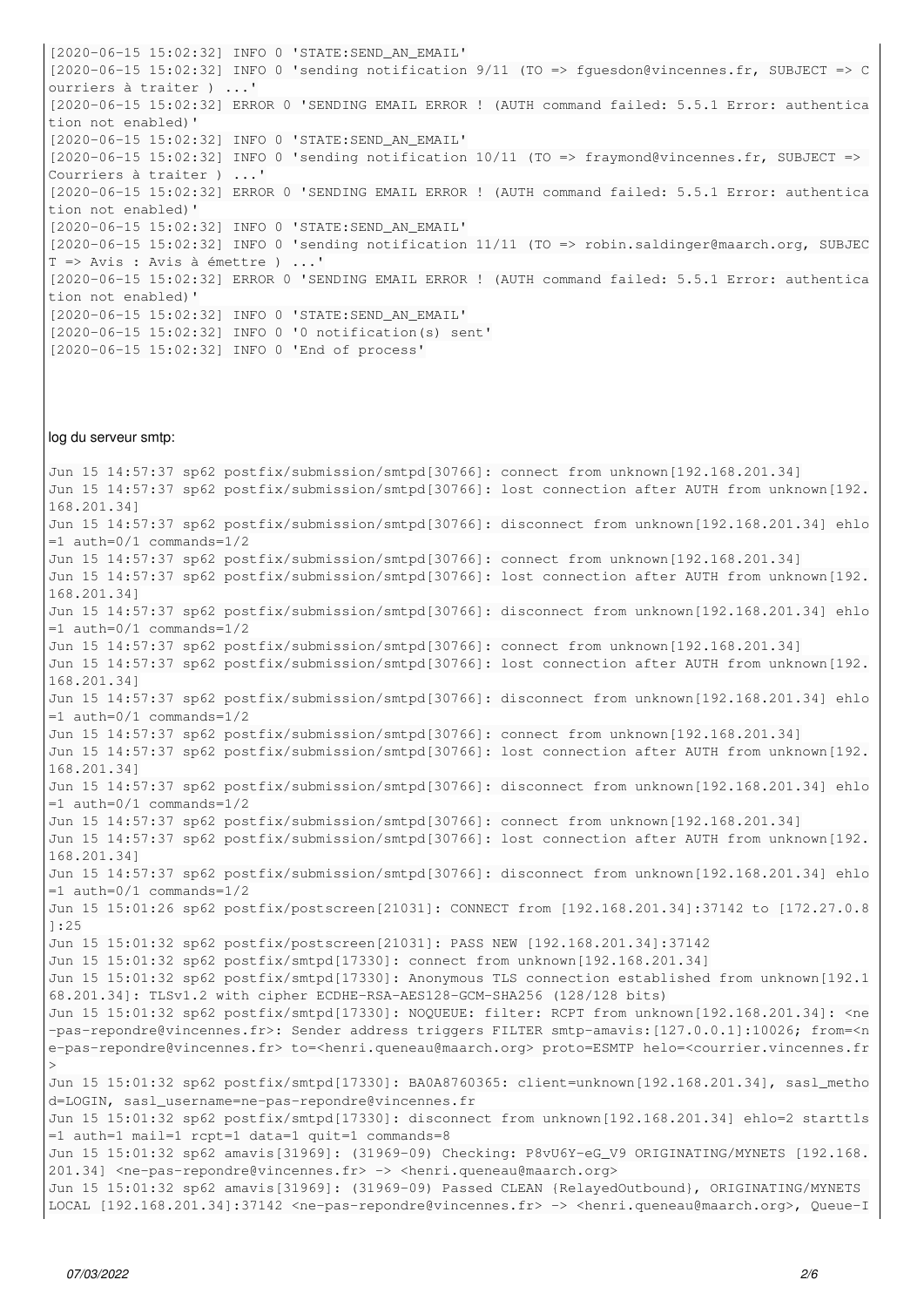```
D: BA0A8760365, Message-ID: <u9pgmB5HbCX2gGBws4FEOYfP0wqYjFvnc4dvESyWCnw@courrier.vincennes.fr>, m
ail_id: P8vU6Y-eG_V9, Hits: -, size: 649, queued_as: D8CFD760366, 118 ms
Jun 15 15:02:32 sp62 postfix/postscreen[21031]: CONNECT from [192.168.201.34]:37166 to [172.27.0.8
]:25
Jun 15 15:02:32 sp62 postfix/postscreen[21031]: PASS OLD [192.168.201.34]:37166
Jun 15 15:02:32 sp62 postfix/smtpd[17335]: connect from unknown[192.168.201.34]
Jun 15 15:02:32 sp62 postfix/smtpd[17335]: lost connection after AUTH from unknown[192.168.201.34]
Jun 15 15:02:32 sp62 postfix/smtpd[17335]: disconnect from unknown[192.168.201.34] ehlo=1 auth=0/1
 commands=1/2
Jun 15 15:02:32 sp62 postfix/postscreen[21031]: CONNECT from [192.168.201.34]:37168 to [172.27.0.8
]:25
Jun 15 15:02:32 sp62 postfix/postscreen[21031]: PASS OLD [192.168.201.34]:37168
Jun 15 15:02:32 sp62 postfix/smtpd[17335]: connect from unknown[192.168.201.34]
Jun 15 15:02:32 sp62 postfix/smtpd[17335]: lost connection after AUTH from unknown[192.168.201.34]
Jun 15 15:02:32 sp62 postfix/smtpd[17335]: disconnect from unknown[192.168.201.34] ehlo=1 auth=0/1
 commands=1/2
Jun 15 15:02:32 sp62 postfix/postscreen[21031]: CONNECT from [192.168.201.34]:37170 to [172.27.0.8
]:25
Jun 15 15:02:32 sp62 postfix/postscreen[21031]: PASS OLD [192.168.201.34]:37170
Jun 15 15:02:32 sp62 postfix/smtpd[17335]: connect from unknown[192.168.201.34]
Jun 15 15:02:32 sp62 postfix/smtpd[17335]: lost connection after AUTH from unknown[192.168.201.34]
Jun 15 15:02:32 sp62 postfix/smtpd[17335]: disconnect from unknown[192.168.201.34] ehlo=1 auth=0/1
 commands=1/2
Jun 15 15:02:32 sp62 postfix/postscreen[21031]: CONNECT from [192.168.201.34]:37172 to [172.27.0.8
]:25
Jun 15 15:02:32 sp62 postfix/postscreen[21031]: PASS OLD [192.168.201.34]:37172
Jun 15 15:02:32 sp62 postfix/smtpd[17335]: connect from unknown[192.168.201.34]
Jun 15 15:02:32 sp62 postfix/smtpd[17335]: lost connection after AUTH from unknown[192.168.201.34]
Jun 15 15:02:32 sp62 postfix/smtpd[17335]: disconnect from unknown[192.168.201.34] ehlo=1 auth=0/1
 commands=1/2
Jun 15 15:02:32 sp62 postfix/postscreen[21031]: CONNECT from [192.168.201.34]:37174 to [172.27.0.8
]:25
Jun 15 15:02:32 sp62 postfix/postscreen[21031]: PASS OLD [192.168.201.34]:37174
Jun 15 15:02:32 sp62 postfix/smtpd[17335]: connect from unknown[192.168.201.34]
Jun 15 15:02:32 sp62 postfix/smtpd[17335]: lost connection after AUTH from unknown[192.168.201.34]
Jun 15 15:02:32 sp62 postfix/smtpd[17335]: disconnect from unknown[192.168.201.34] ehlo=1 auth=0/1
 commands=1/2
Jun 15 15:02:32 sp62 postfix/postscreen[21031]: CONNECT from [192.168.201.34]:37176 to [172.27.0.8
]:25
Jun 15 15:02:32 sp62 postfix/postscreen[21031]: PASS OLD [192.168.201.34]:37176
Jun 15 15:02:32 sp62 postfix/smtpd[17335]: connect from unknown[192.168.201.34]
Jun 15 15:02:32 sp62 postfix/smtpd[17335]: lost connection after AUTH from unknown[192.168.201.34]
Jun 15 15:02:32 sp62 postfix/smtpd[17335]: disconnect from unknown[192.168.201.34] ehlo=1 auth=0/1
 commands=1/2
Jun 15 15:02:32 sp62 postfix/postscreen[21031]: CONNECT from [192.168.201.34]:37178 to [172.27.0.8
]:25
Jun 15 15:02:32 sp62 postfix/postscreen[21031]: PASS OLD [192.168.201.34]:37178
Jun 15 15:02:32 sp62 postfix/smtpd[17335]: connect from unknown[192.168.201.34]
Jun 15 15:02:32 sp62 postfix/smtpd[17335]: lost connection after AUTH from unknown[192.168.201.34]
Jun 15 15:02:32 sp62 postfix/smtpd[17335]: disconnect from unknown[192.168.201.34] ehlo=1 auth=0/1
 commands=1/2
Jun 15 15:02:32 sp62 postfix/postscreen[21031]: CONNECT from [192.168.201.34]:37180 to [172.27.0.8
]:25
Jun 15 15:02:32 sp62 postfix/postscreen[21031]: PASS OLD [192.168.201.34]:37180
Jun 15 15:02:32 sp62 postfix/smtpd[17335]: connect from unknown[192.168.201.34]
Jun 15 15:02:32 sp62 postfix/smtpd[17335]: lost connection after AUTH from unknown[192.168.201.34]
Jun 15 15:02:32 sp62 postfix/smtpd[17335]: disconnect from unknown[192.168.201.34] ehlo=1 auth=0/1
 commands=1/2
Jun 15 15:02:32 sp62 postfix/postscreen[21031]: CONNECT from [192.168.201.34]:37182 to [172.27.0.8
]:25
Jun 15 15:02:32 sp62 postfix/postscreen[21031]: PASS OLD [192.168.201.34]:37182
Jun 15 15:02:32 sp62 postfix/smtpd[17335]: connect from unknown[192.168.201.34]
Jun 15 15:02:32 sp62 postfix/smtpd[17335]: lost connection after AUTH from unknown[192.168.201.34]
Jun 15 15:02:32 sp62 postfix/smtpd[17335]: disconnect from unknown[192.168.201.34] ehlo=1 auth=0/1
 commands=1/2
Jun 15 15:02:32 sp62 postfix/postscreen[21031]: CONNECT from [192.168.201.34]:37184 to [172.27.0.8
]:25
```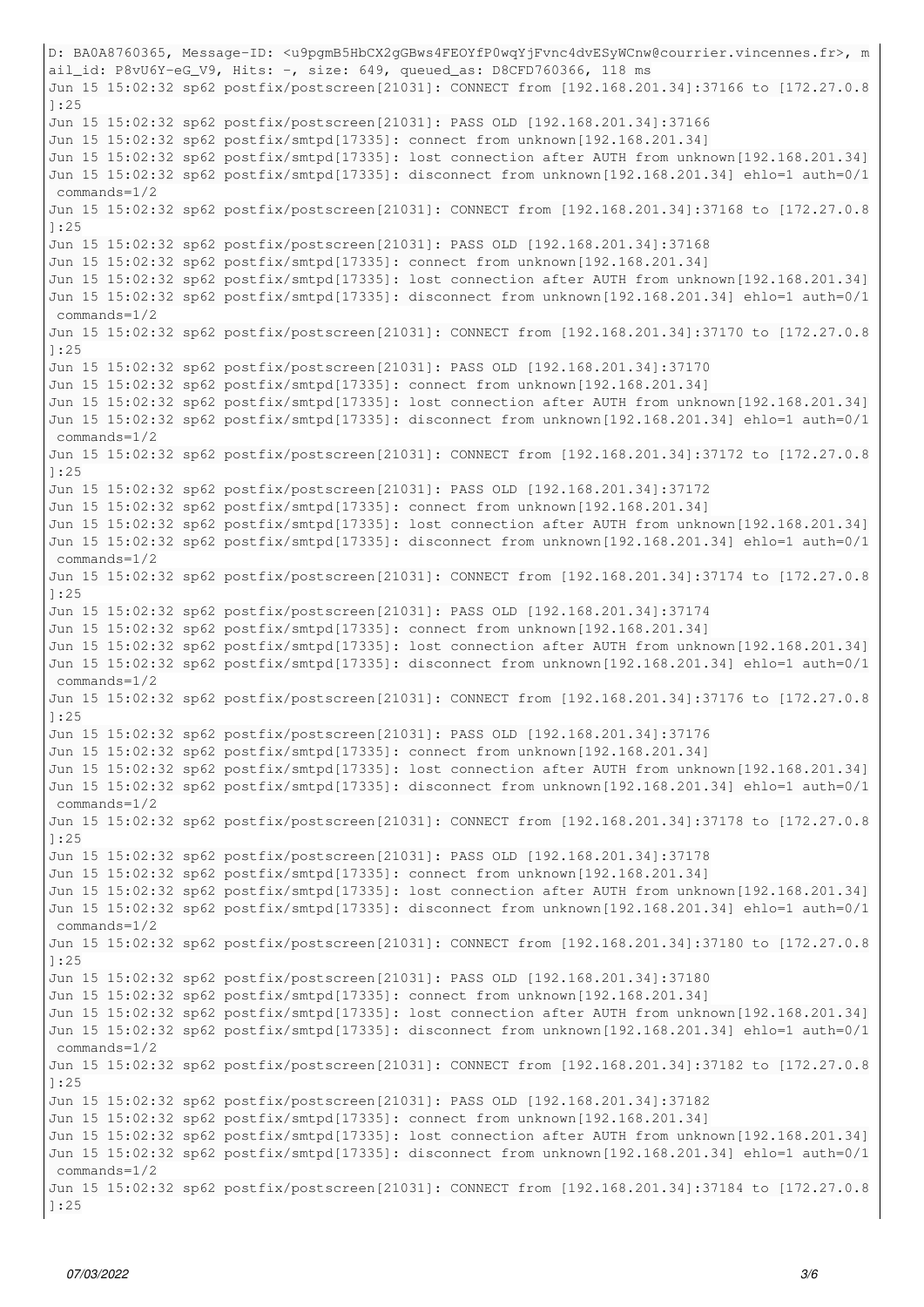```
Jun 15 15:02:32 sp62 postfix/postscreen[21031]: PASS OLD [192.168.201.34]:37184
Jun 15 15:02:32 sp62 postfix/smtpd[17335]: connect from unknown[192.168.201.34]
Jun 15 15:02:32 sp62 postfix/smtpd[17335]: lost connection after AUTH from unknown[192.168.201.34]
Jun 15 15:02:32 sp62 postfix/smtpd[17335]: disconnect from unknown[192.168.201.34] ehlo=1 auth=0/1
 commands=1/2
Jun 15 15:02:32 sp62 postfix/postscreen[21031]: CONNECT from [192.168.201.34]:37186 to [172.27.0.8
]:25
Jun 15 15:02:32 sp62 postfix/postscreen[21031]: PASS OLD [192.168.201.34]:37186
Jun 15 15:02:32 sp62 postfix/smtpd[17335]: connect from unknown[192.168.201.34]
Jun 15 15:02:32 sp62 postfix/smtpd[17335]: lost connection after AUTH from unknown[192.168.201.34]
Jun 15 15:02:32 sp62 postfix/smtpd[17335]: disconnect from unknown[192.168.201.34] ehlo=1 auth=0/1
 commands=1/2
```
## Pourtant l'envoi de mail depuis l'application fonctonne bien

**Related issues:**

Related to Backlog Courrier - Fonctionnalité #14158: Refactoring des classes ... **Développé / Analysé/2020** 

#### **History**

## **#2 - 06/15/2020 05:38 PM - Emmanuel DILLARD**

*- Status changed from A qualifier to A traiter*

# **#3 - 06/15/2020 05:38 PM - Emmanuel DILLARD**

*- Status changed from A traiter to Prêt à développer*

## **#4 - 06/16/2020 10:01 AM - Alex ORLUC**

Cela semble plutôt clair,

les infos serveur de mail ne semblent pas être bonnes :

AUTH command failed: 5.5.1 Error: authentication not enabled

et

lost connection after AUTH from unknown[192.168.201.34]

#### **#5 - 06/16/2020 10:20 AM - Henri QUENEAU**

Les informations d'envois de mail depuis maarch sont les mêmes et ça marche.

## **#6 - 06/16/2020 10:25 AM - Laurent GIOVANNONI**

Vous avez essayé cette piste :

<https://serverfault.com/questions/712903/503-5-5-1-error-authentication-not-enabled-when-trying-to-connect-to-my-postf>

d'après les logs, je comprends que vous utilisez smtpd via un relais postfix ?

si c'est le cas, modifiez postconf :

For enable SASL when receiving email via smtpd, you need to put this parameter

smtpd\_sasl\_auth\_enable = yes

sinon autre piste si souci avec phpmailer :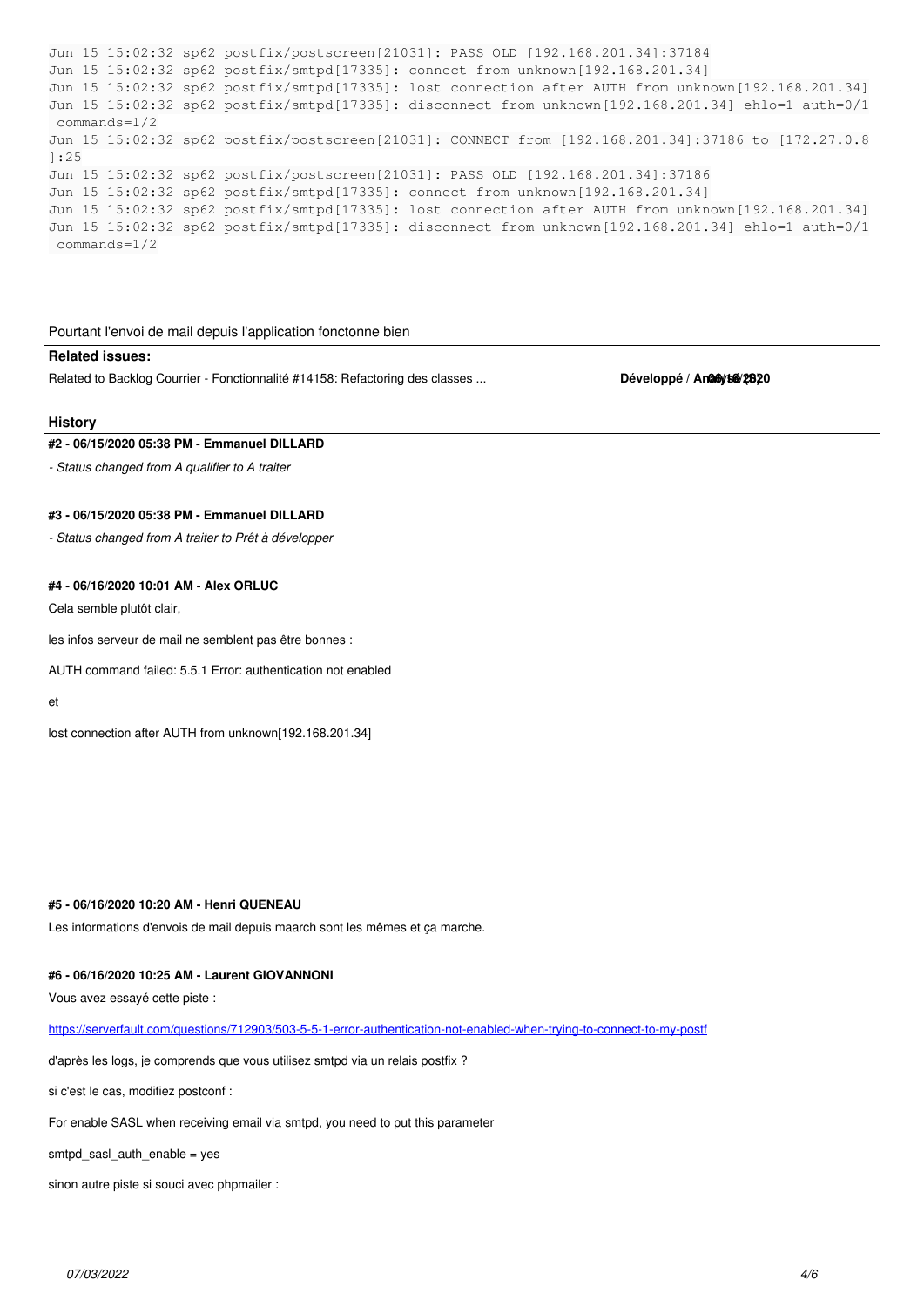## **#7 - 06/16/2020 10:32 AM - Emmanuel DILLARD**

- *Status changed from Prêt à développer to Complément d'Informations*
- *Assignee changed from EDI PO to Henri QUENEAU*

#### **#8 - 06/16/2020 10:44 AM - Emmanuel DILLARD**

*- Related to Fonctionnalité #14158: Refactoring des classes et fichiers pour l'envoi des notifications added*

#### **#9 - 06/17/2020 02:33 PM - Henri QUENEAU**

- *Status changed from Complément d'Informations to A traiter*
- *Assignee changed from Henri QUENEAU to EDI PO*

#### Ajout d'un relai smtp.

activation du mode sendmail (dans la conf du batch des notifications).

#### obtention de l'erreur:

```
root@sp78:/var/www/html/MaarchCourrier/custom/cs_courrier/modules/notifications/batch/scripts# php /var/www/ht
ml/MaarchCourrier/modules/notifications/batch/process_email_stack.php -c /var/www/html/MaarchCourrier/custom/c
s_courrier/modules/notifications/batch/config/config.xml
sh: 1: Syntax error: end of file unexpected
sh: 1: Syntax error: end of file unexpected
sh: 1: Syntax error: end of file unexpected
sh: 1: Syntax error: end of file unexpected
sh: 1: Syntax error: end of file unexpected
sh: 1: Syntax error: end of file unexpected
sh: 1: Syntax error: end of file unexpected
```
les envois de mail fonctionnent lorsqu'on envoi un mail en ligne de commande.

#### le problème vient de maarch :

[https://labs.maarch.org/maarch/MaarchCourrier/blob/20.03/modules/notifications/batch/process\\_email\\_stack.php](https://labs.maarch.org/maarch/MaarchCourrier/blob/20.03/modules/notifications/batch/process_email_stack.php)

Il faut modifier le code en supprimant/commentant les conditions:

```
            if (empty($email->sender) && !empty((string)$mailerParams->mailfrom)) {
                                   $email->sender = (string)$mailerParams->mailfrom;
            }
              if (substr($email->sender, 0, 1) != '<') {
                                  $email->sender = '<' . $email->sender;
            }
              if (substr($email->sender, -1) != '>') {
                                  $email->sender .= '>';
            }
```
En commentant ça, les mails partent!

Attention, cet ajout a été fait pour corriger l'envoi de mail d'un autre client.

Le client de vincennes utilise le mode sendmail car ils sont en startTLS. L'autre client utilise le mode smtp tout simplement.

Il faut ajouter une condition dans le code disant de passer sur les conditions listés ci dessus lorsqu'on n'est pas en mode sendmail